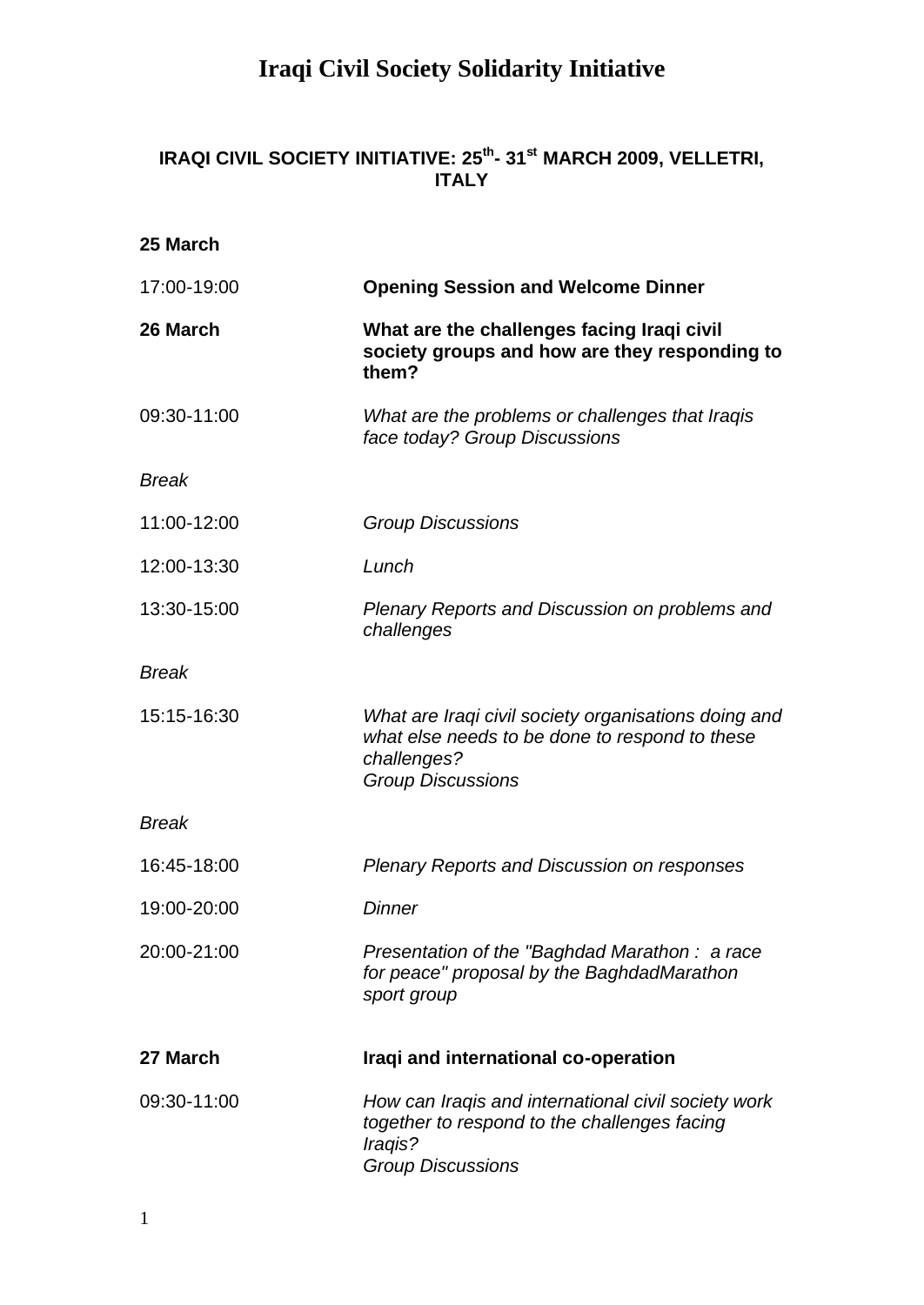| <b>Break</b>           |                                                                                                                                                                                                                               |
|------------------------|-------------------------------------------------------------------------------------------------------------------------------------------------------------------------------------------------------------------------------|
| 11:00-12:00            | Plenary Reports and Discussion on Co-operation                                                                                                                                                                                |
| 12:00-13:00            | Lunch                                                                                                                                                                                                                         |
| 13:00-22:00            | Free time – to include optional tour of Rome                                                                                                                                                                                  |
| $27th$ March           | <b>Registration and Welcome dinner</b>                                                                                                                                                                                        |
| $18:00 - 21.00$        | Internationals' welcome and dinner                                                                                                                                                                                            |
| 28 <sup>th</sup> March | Iraq 2009: What are the current issues facing civil<br>society?                                                                                                                                                               |
| 09.30 - 10.30          | Introductions of participants and outline of the<br>conference's aims and objectives                                                                                                                                          |
|                        | <b>Break</b>                                                                                                                                                                                                                  |
| $10.45 - 12.00$        | What are the challenges facing Iraqis today?                                                                                                                                                                                  |
| 12.00 - 13.30          | Lunch                                                                                                                                                                                                                         |
| $13.30 - 14.30$        | Plenary                                                                                                                                                                                                                       |
|                        | <b>Break</b>                                                                                                                                                                                                                  |
| 14:45 - 16.15          | What are Iraqi civil society organisations and doing and<br>what else needs to be done to respond to the<br>challenges?                                                                                                       |
|                        | <b>Break</b>                                                                                                                                                                                                                  |
| 16.30-18.00            | The role of international civil society in showing solidarity                                                                                                                                                                 |
| 29 March               | Developing an in-depth understanding of Iraqi civil<br>society                                                                                                                                                                |
| $9.30 - 11.00$         | Issue based workshops on themes in Iraqi civil society<br>such as<br>- Employment and welfare rights<br>- Public services: Health, Education & Housing<br>- Militarisation and security<br>- Human rights and the rule of law |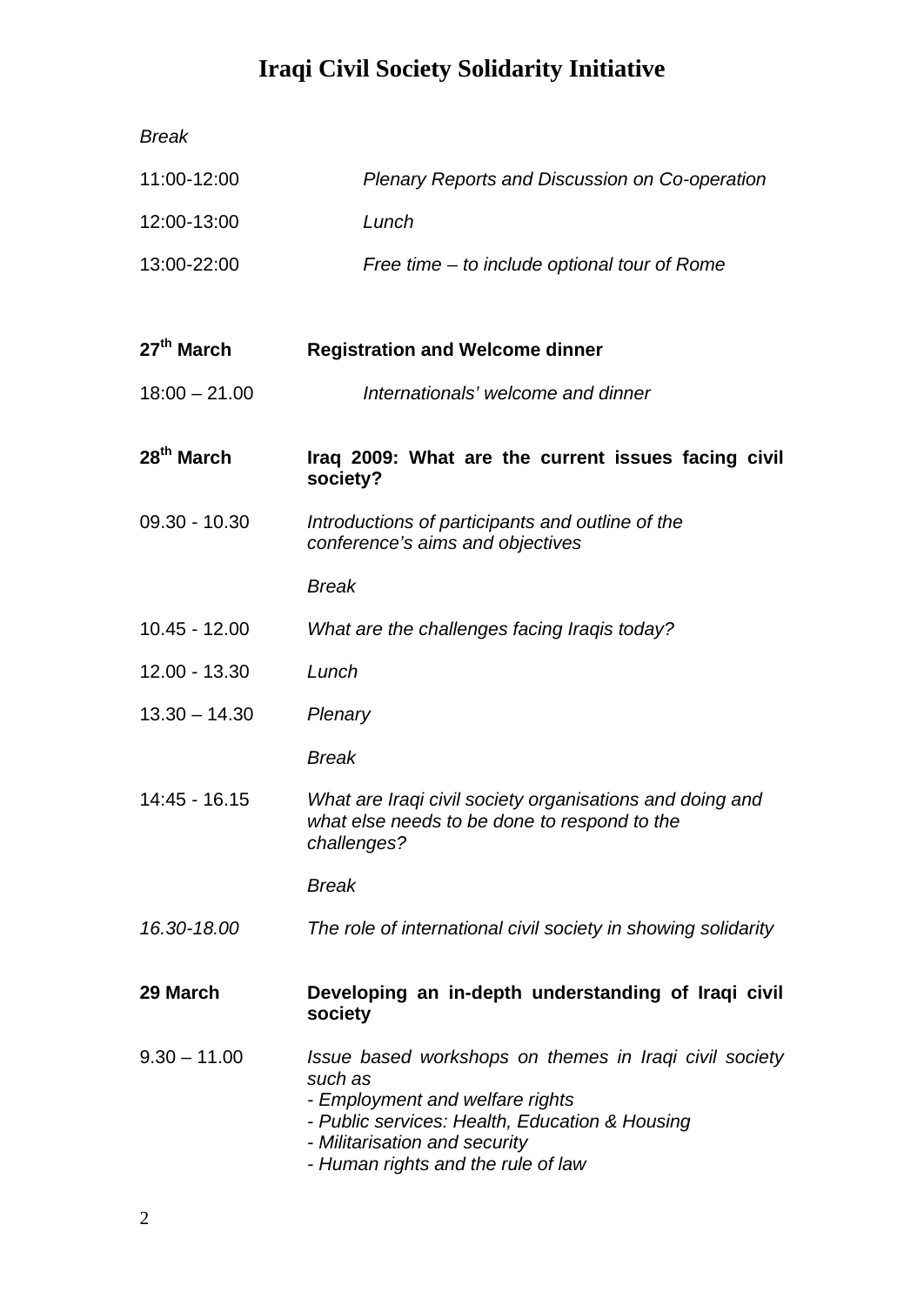*(final list to be determined at conference by the Iraqis) Break*

| 11.30 -12.30 | Report back from 'issues' break out groups |
|--------------|--------------------------------------------|
|              |                                            |

- 12.30 14.00 *Lunch*
- 14.00 15.30 *Sectoral-based workshops reflecting various parts of Iraqi civil society represented at conference, such as: Trade Unions Women Youth Human Rights Ethnic minorities Media*

*Break*

16.00- 17.00 *Report back from 'sectoral 'break out groups*

#### **30 March Moving forward: Sustainable and effective solidarity work**

09.30 – 10.45 *Moving forward A) Indentifying areas of work the internationals can take forward on behalf of Iraqis.*

*Break*

- 11.15- 12.30 *Moving forward B) Beyond specific projects or campaigns, how do we strengthen and sustain Iraqi and international civil society solidarity?*
- 12.30 14.00 *Lunch*
- 14.00 15.30 *Assessing and Communicating Outcomes of this Initiative*

*Break*

- 15.45 18:00 *Evaluating the first Iraqi Civil Society Initiative: How can we follow it up?*
- 20.00 22.00 *Social event*